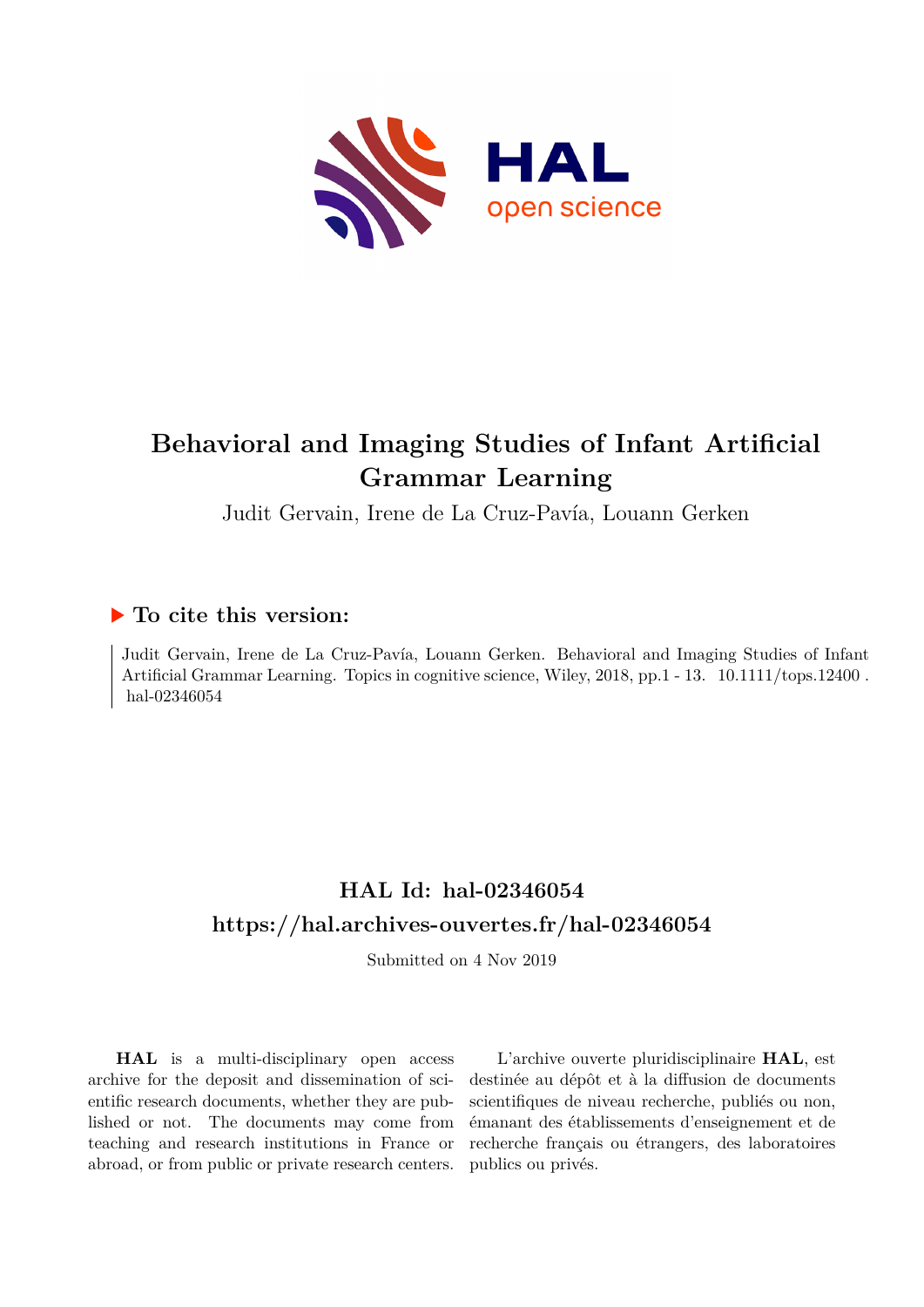





Topics in Cognitive Science (2018) 1–13 © 2018 Cognitive Science Society, Inc. All rights reserved. ISSN: 1756-8765 online DOI: 10.1111/tops.12400

> This article is part of the topic "Learning Grammatical Structures: Developmental, Crossspecies and Computational Approaches," Carel ten Cate, Clara Levelt, Judit Gervain, Chris Petkov and Willem Zuidema (Topic Editors). For a full listing of topic papers, see [http://](http://onlinelibrary.wiley.com/journal/10.1111/(ISSN)1756-8765/earlyview) [onlinelibrary.wiley.com/journal/10.1111/\(ISSN\)1756-8765/earlyview](http://onlinelibrary.wiley.com/journal/10.1111/(ISSN)1756-8765/earlyview)

### Behavioral and Imaging Studies of Infant Artificial Grammar Learning

Judit Gervain,<sup>a,b</sup> Irene de la Cruz-Pavía,<sup>a,b</sup> LouAnn Gerken<sup>c</sup>

<sup>a</sup>Laboratoire Psychologie de la Perception, Université Paris Descartes<br><sup>b</sup>Laboratoire Psychologie de la Perception, CNPS <sup>b</sup>Laboratoire Psychologie de la Perception, CNRS <sup>c</sup>Department of Psychology, University of Arizona

Received 17 January 2018; received in revised form 14 July 2018; accepted 7 August 2018

#### Abstract

Artificial grammar learning (AGL) paradigms have proven to be productive and useful to investigate how young infants break into the grammar of their native language(s). The question of when infants first show the ability to learn abstract grammatical rules has been central to theoretical debates about the innate vs. learned nature of grammar. The presence of this ability early in development, that is, before considerable experience with language, has been argued to provide evidence for a biologically endowed ability to acquire language. Artificial grammar learning tasks also allow infant populations to be readily compared with adults and non-human animals. Artificial grammar learning paradigms with infants have been used to investigate a number of linguistic phenomena and learning tasks, from word segmentation to phonotactics and morphosyntax. In this review, we focus on AGL studies testing infants' ability to learn grammatical/structural properties of language. Specifically, we discuss the results of AGL studies focusing on repetition-based regularities, the categorization of functors, adjacent and nonadjacent dependencies, and word order. We discuss the implications of the results for a general theory of language acquisition, and we outline some of the open questions and challenges.

Correspondence should be sent to Judit Gervain, Laboratoire Psychologie de la Perception (UMR8242), Université Paris Descartes & CNRS, 45 rue des Saints-Pères, 75006 Paris, France. E-mail: [judit.gervain@](mailto:) [parisdescartes.fr](mailto:)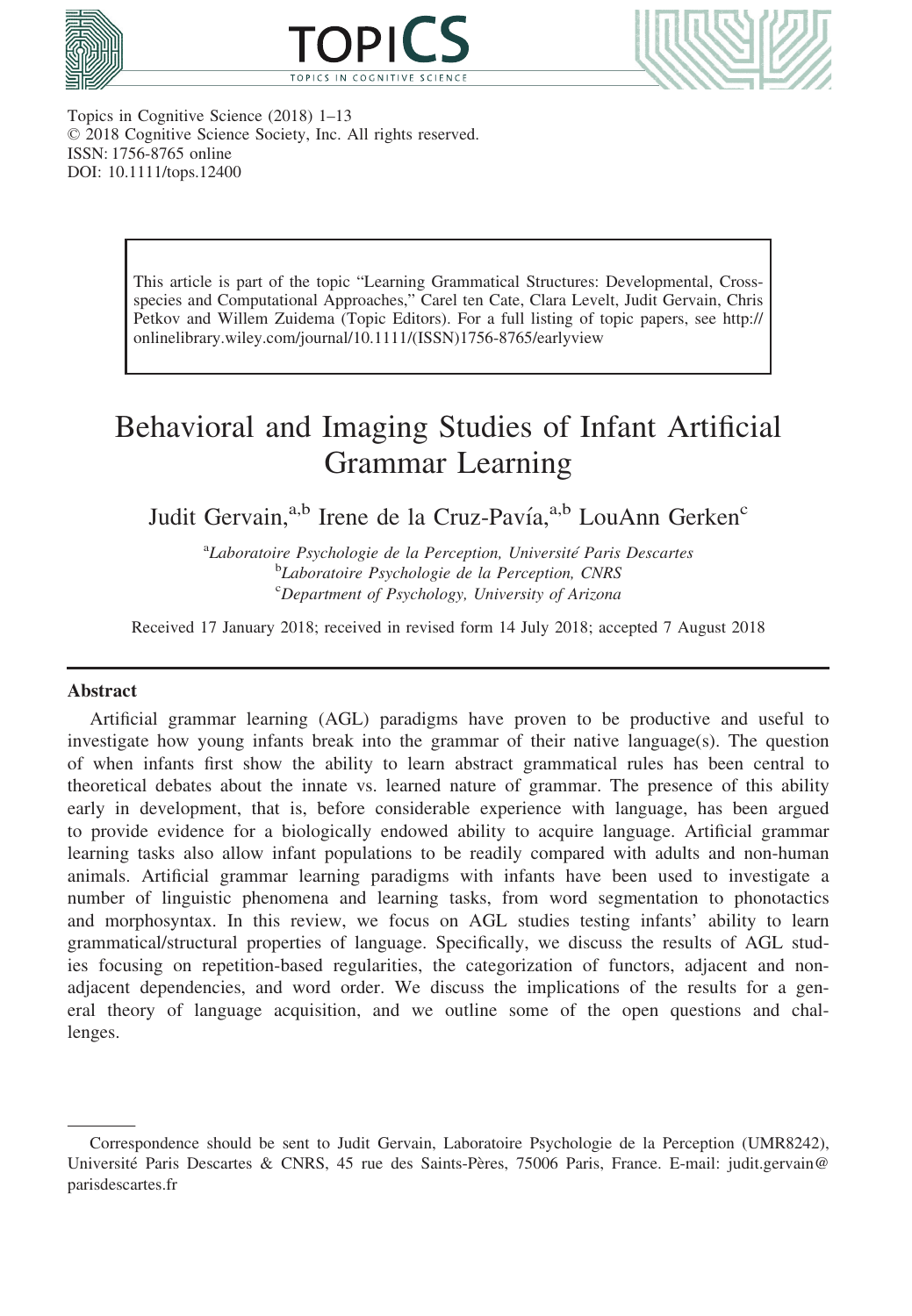Keywords: Language acquisition; Infant artificial grammar learning; Morphosyntax; Adjacent dependencies; Non-adjacent dependencies; Word order; Functors; Repetition-based regularities

#### 1. Introduction

Artificial grammar learning (AGL) paradigms have proven to be productive and useful to investigate how young infants break into the grammar of their native language(s). AGL offers several advantages. It allows for a systematic manipulation of relevant stimulus features (e.g., a particular syllable occurs in both position 1 and position 3 in a 3-syllable string) as well as control over the irrelevant ones (e.g., what occurs in position 2 does not matter, but that is part of what the learner must determine). As novel, unfamiliar linguistic material is typically used, AGL excludes cues from existing natural language knowledge that is not directly under scrutiny but that participants could nevertheless rely on. Consequently, it also provides a comparable task for verbal (older children, adults) and non-verbal (young infants, animals) participants.

Artificial grammar learning paradigms have been used to investigate a number of linguistic phenomena and learning tasks, from word segmentation to phonotactics and morphosyntax. In this review, we will focus on AGL studies testing infants' ability to learn grammatical/structural properties of language that can be generalized to new strings. The question of when infants first show the ability to learn abstract grammatical rules has been central to theoretical debates about the innate vs. learned nature of grammar. The presence of this ability early in development, that is, before considerable experience with language, has been argued to provide evidence for a biologically endowed ability to acquire language. Several early AGL studies with infants were originally designed to address this question experimentally (Gomez & Gerken, 1999; Marcus, Vijayan, Rao, & Vishton, 1999), and as the growing body of literature published since then suggests, this paradigm has proven to be particularly well-suited to answer questions about the development of grammar.

Most infant AGL studies either use a behavioral method, typically a looking time task, such as the head turn preference procedure (HPP, Fig. 1A), or an imaging method, such as electroencephalography (EEG, Fig. 1B) or near-infrared spectroscopy (NIRS, Fig. 1C). Imaging studies allow researchers to measure both the process of learning in real time as well as its results, whereas behavioral studies can usually only target the result of learning. Both behavioral and imaging methods can be used to test what infants bring to the task, such as existing knowledge, cognitive biases, perceptual primitives, and so on. In this case, infants' spontaneous preference is typically tested, with no training or learning phase. Alternatively, AGLs can be used to test what infants are able to learn (under laboratory conditions). In this case, a familiarization, habituation, or other learning phase is typically provided before infants' responses are tested.

As noted above, learning grammar entails being able to generalize beyond the input to more general principles or rules. Section 2 below considers if and how infants generalize over a particular type of structure: repetition. Sections 3 and 4 take on types of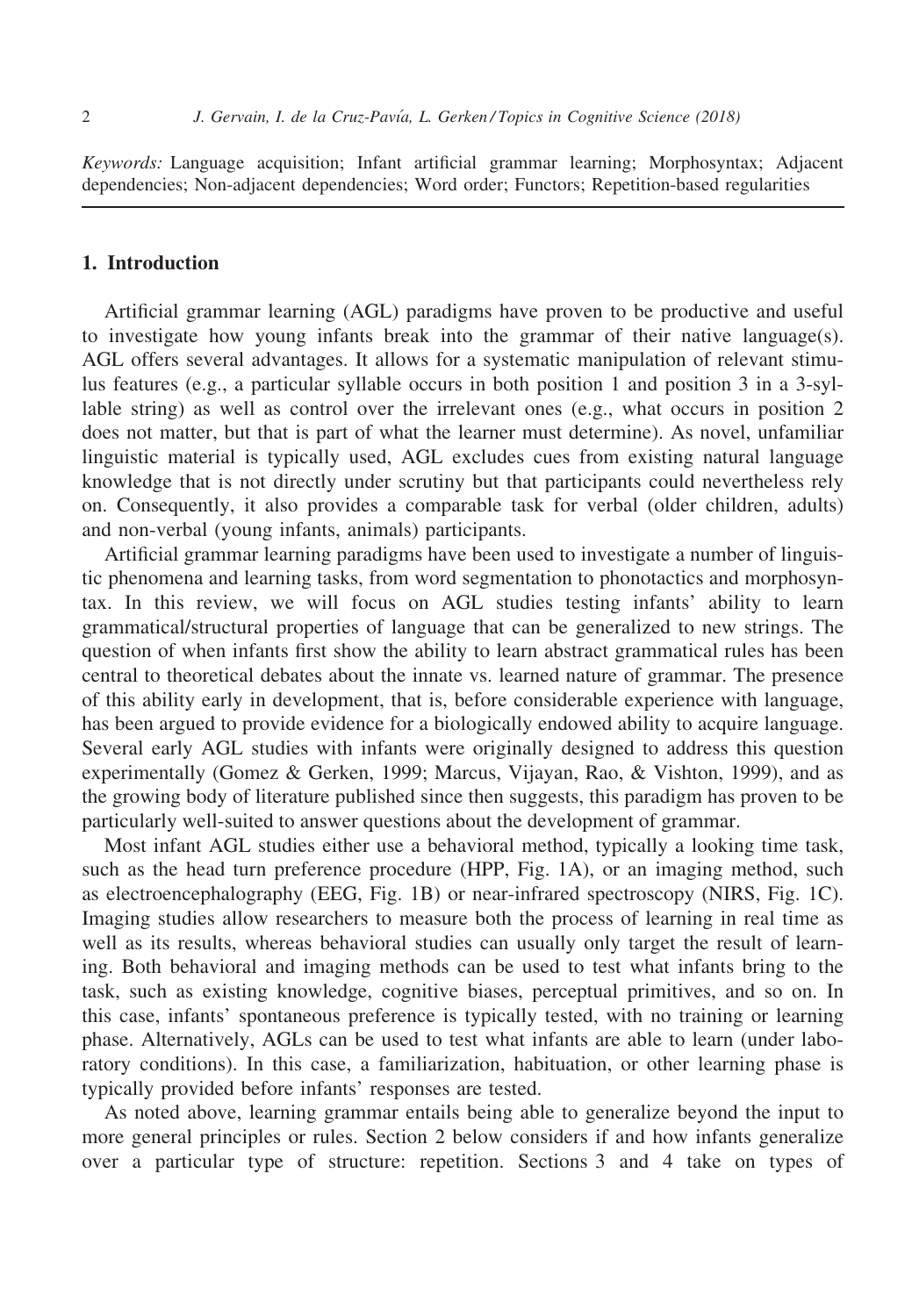

Fig. 1. Methods most commonly used in infant artificial grammar learning (AGL) studies. (A) The Headturn Preference Procedure (HPP; KemlerNelson et al., 1995). (B) Electroencephalography (EEG; De Haan, 2013). (C) Near-infrared spectroscopy (NIRS; Gervain et al., 2011).

generalizations that are more specific to human grammar, which can be described as a set of dependency relations between lexical and phrasal categories. For example, a sentence is composed of a noun phrase and a verb phrase, and a noun phrase can be composed of a determiner and a noun. Section 3 focuses on AGL studies of infants' discerning categories of morphosyntactic elements (e.g., noun vs. verb constituents), and Section 4 focuses on AGL studies of word order and dependency relations among morphosyntactic elements.

#### 2. Learning repetition-based structures—A symbolic rule, a perceptual bias, or both?

Argued to be the simplest case of abstract symbolic rules, structures based on repetition, that is, an identity relation, have received considerable attention. In a seminal study, Marcus et al. (1999) showed that 7-month-old infants were able to learn a simple repetition-based structure and discriminate it from another repetition-based structure. For instance, infants familiarized with AAB sequences (Fig. 2A) were tested with new AAB sequences, that is, sequences consistent with the grammar of familiarization, as well as on ABA sequences, inconsistent with the familiarization grammar. Infants showed longer looking times to the inconsistent sequences, indicating that they discriminated them from the consistent ones (Fig. 2B). Crucially, infants showed this discrimination ability for sequences made up of elements, that is, syllables that were not presented during familiarization (e.g., for the familiarization set in Fig. 2A, test items were "ba po ba," "ko ga ko," "ba ba po," "ko ko ga"). This was taken as evidence that infants generalize the underlying abstract rule, rather than relying on item-based information, for example, statistics (frequency of occurrence or co-occurrence, etc.) or the specific position of a given string element.

These initial results gave rise to a large body of literature further pursuing different aspects of how infants process, learn, and represent repetition-based structures. First, the scope of the generalizations infants make was explored. Most learning sets are potentially compatible with several generalizations. Do infants entertain several possible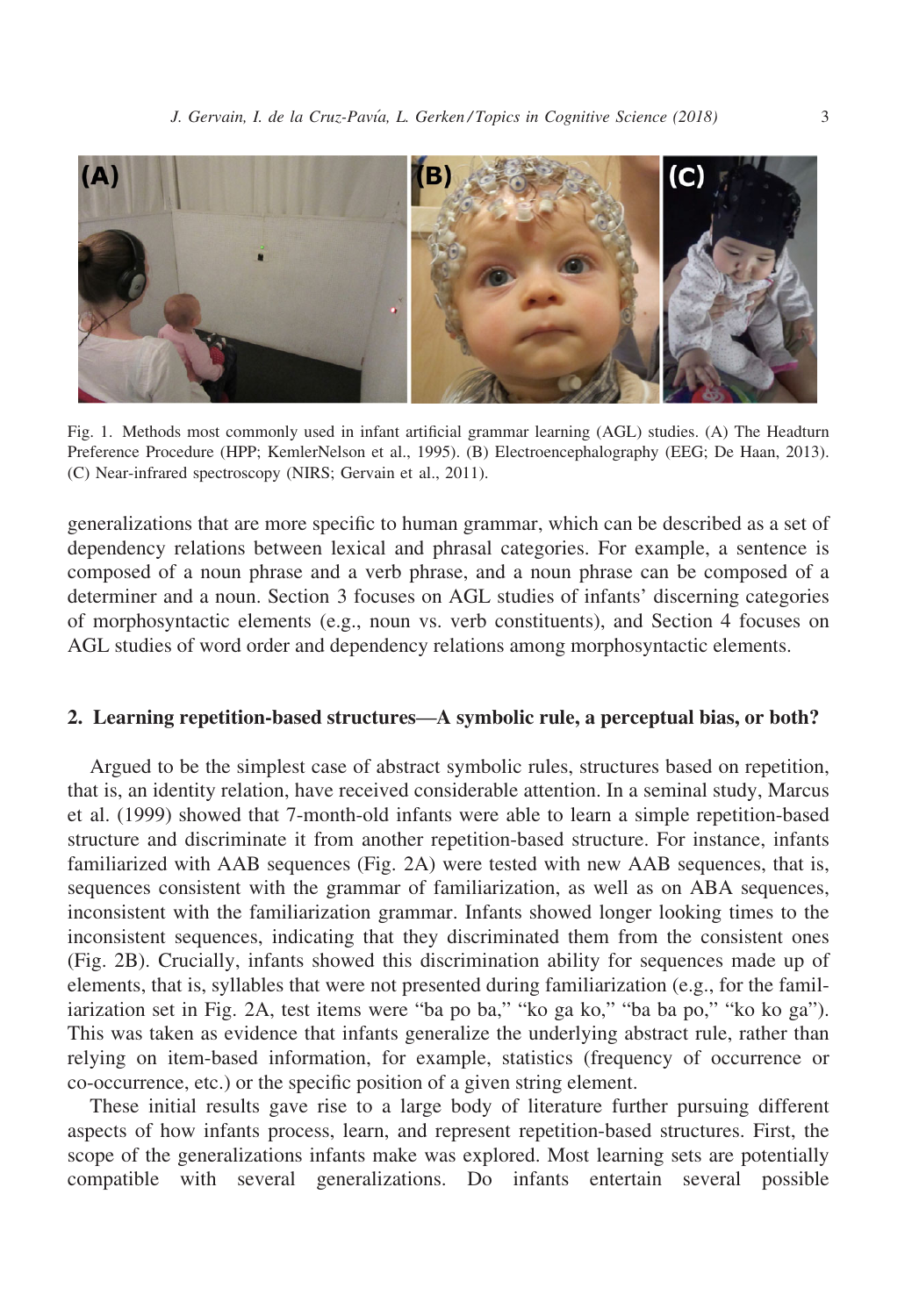

Fig. 2. The stimuli and results used in three experiments on repetition-based structures. (A) The stimulus set used for familiarization in Marcus et al. (1999) Experiment 2 (full table), and in Gerken (2006) Experiments 1–3 (encircled column and diagonal), table adapted from Gerken (2006). (B) The results of Marcus et al. (1999) Experiment 2. (C) The results of Gerken (2006). (D) The results of Gervain, Macagno, et al. (2008) Experiment 1, figure adapted from Gervain, Macagno, et al. (2008) and Abboub, Nazzi, and Gervain (2016).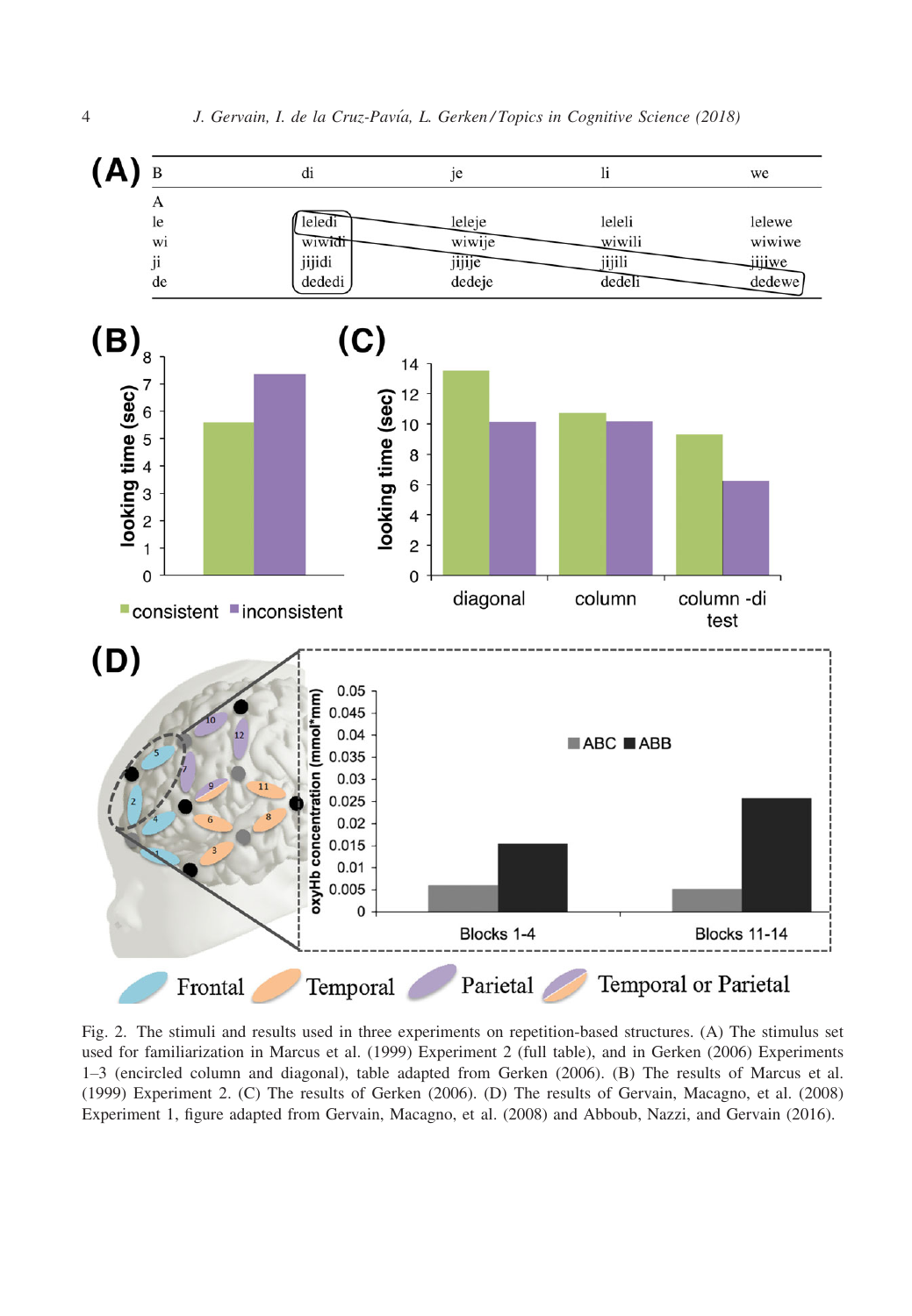generalizations? If yes, how do they choose between them? Gerken (2006) addressed these questions by testing infants on two subsets of Marcus et al's. (1999) original familiarization set. For one subset (diagonal, encircled in Fig. 2A), the narrowest generalization was the same as for the entire set, the AAB structure. For the other subset (column, encircled in Fig. 2A), however, while the AAB generalization still applied, a narrower one (AAdi or  $\dots$ di) was also possible, as all sequences ended in the same  $-di$  syllable. When tested on items that conformed to the larger AAB generalization (AAB "ko ko ba" vs. ABA "ba ko ba"), only infants who heard the broader, more variable diagonal subset succeeded (Fig. 2C); infants who heard the narrower column subset failed to show discrimination. However, when infants familiarized with this narrower column subset were tested on test items that contained  $-di$  ("ko ko di" vs. "ko di ko"), they preferred the items consistent with the grammar of familiarization. This suggests that infants converge on the narrowest generalization that is compatible with the learning set.

Second, the interpretation that these simple repetition-based structures are necessarily represented as abstract, symbolic rules was challenged. Some authors have argued that adjacent repetitions are salient, Gestalt-like primitives, which may be detected automatically by the perceptual system without recourse to symbols or abstract representations (Endress, Nespor, & Mehler, 2009). Data from adult and animal AGL studies at least partially support this claim (e.g., Endress, Scholl, & Mehler, 2005). Importantly, the automatic, perceptual detection of adjacent repetitions may explain infants' ability to discriminate an adjacent repetition-based sequence (ABB) from a non-adjacent repetitionbased one (ABA; as in Marcus et al., 1999) or from a random one (Gervain, Macagno, Cogoi, Pena, & Mehler, 2008; Gervain & Werker, 2012). However, this account is insufficient to explain how infants discriminate between two structures that both contain an adjacent repetition, such as AAB vs. ABB, an ability evidenced in 7-month-old infants (Marcus et al., 1999) and newborns (Gervain, Berent, & Werker, 2012). Even if the detection of adjacent repetitions and increased sensitivity to sequence onsets and ends are low-level perceptual biases, discriminating AAB and ABB structures requires the combination of these two primitives, giving rise to a representation that is more abstract than each of the basic primitives. One possibility is that low-level perceptual biases might help infants parse the linguistic input in relevant ways, and over the course of learning the output of this perceptually based parse feeds into more abstract representations. This hypothesis is supported by NIRS results in newborns (Gervain, Macagno, et al., 2008; Fig. 2D), who show increased brain activation to repetition-based trisyllabic sequences over random ones in the bilateral temporal and left frontal cortices immediately upon exposure (Fig. 2D, Blocks 1–4), suggesting an early and perceptually based mechanism. Additionally, this differential response further increases in the left frontal areas (including Broca's area) over time (Fig. 2D, Blocks 11–14), implying a more abstract, higher-level mechanism. The debate about the underlying representation of repetition-based structures is not yet resolved and calls for further research.

Third, the language-specific nature of the ability to learn repetition-based patterns was investigated. In the auditory domain, when 7-month-old infants were tested on repetitionbased sequences made up of non-linguistic sounds (animal vocalizations, environmental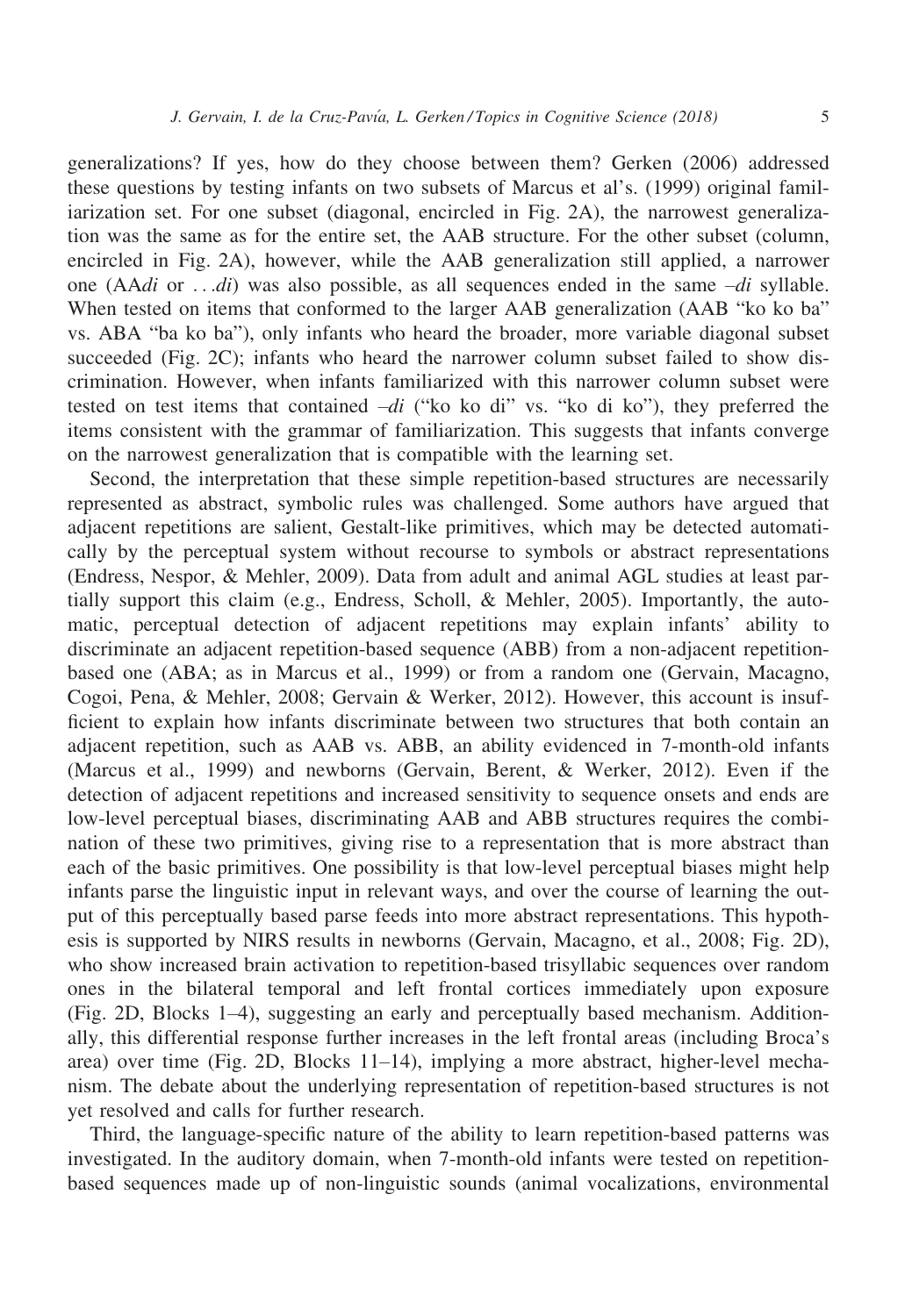sounds, musical instruments, etc.), they were better able to learn if they first heard the repetition-based rules instantiated by speech (Marcus, Fernandes, & Johnson, 2007), suggesting that speech is a privileged input for rule learning. Interestingly, when musical tones were used, 4-month-old infants succeeded, but 7-month-olds failed (Dawson & Gerken, 2009), a developmental change the origins of which remain to be clarified. In the visual domain, successful discrimination of different repetition-based structures was found for natural, biologically existing categories, such as dogs, at 7 months (Saffran, Pollak, Seibel, & Shkolnik, 2007). By contrast, when geometric shapes were used, 5-month-old infants failed (Frank, Slemmer, Marcus, & Johnson, 2009), while 8- and 11-month-old infants succeeded, albeit only partially (Johnson et al., 2009), but even the youngest infants succeeded with multimodal stimuli, coordinated looming visual shapes and speech sounds (Frank et al., 2009). Taken together, these studies thus suggest that repetitionbased rule learning is available for a broad set of stimuli from a very young age, but speech and biological categories serve as particularly appropriate input.

While repetition-based patterns do appear in natural language, for example, in the infant-directed lexicon (French: *dodo* 'sleep,' Italian: *papà* 'father') and in morphology (Tagalog: *mag-isip* 'to think,' *mag-isip-isip* 'to think deeply), natural language grammars rely on a large number of other morphosyntactic dependencies as well.

#### 3. Learning morphosyntactic categories

One of the most important cues to morphosyntactic categories in the input is the small set of function morphemes or functors. Table 1 illustrates this relation.

Infants are born with the ability to detect the language-general acoustic differences that set functors and content words apart, functors being phonologically more reduced than content words (Morgan, Shi, & Allopenna, 1996; Shi, Cutler, Werker, & Cruickshank, 2006). They can thus use functors to segment, categorize and learn new words, and learn basic word order. There is abundant evidence of infants' acute sensitivity to functors. At

Table 1

Illustration of how particular sets of functors co-occur with particular categories. The functors the and a co-occur with one set of content words (e.g., dog, house, etc.) and the functors can and will co-occur with another set of content words. Knowing that the and a co-occur with the same words allows learners to fill in the forms that have hypothetically not yet been encountered in their input (e.g., "a ball")

| Category 1 functors |                     |           |            |                     |            |             |
|---------------------|---------------------|-----------|------------|---------------------|------------|-------------|
| the                 | the dog             | the house | the shoe   | the ball            | the doll   | the blanket |
| a                   | a dog               | a house   | a shoe     | NOT YET ENCOUNTERED | a doll     | a blanket   |
|                     | Category 2 functors |           |            |                     |            |             |
| can                 | can dance           | can eat   | can drink  | can run             | can sleep  | can fall    |
| will                | will dance          | will eat  | will drink | NOT YET ENCOUNTERED | will sleep | will fall   |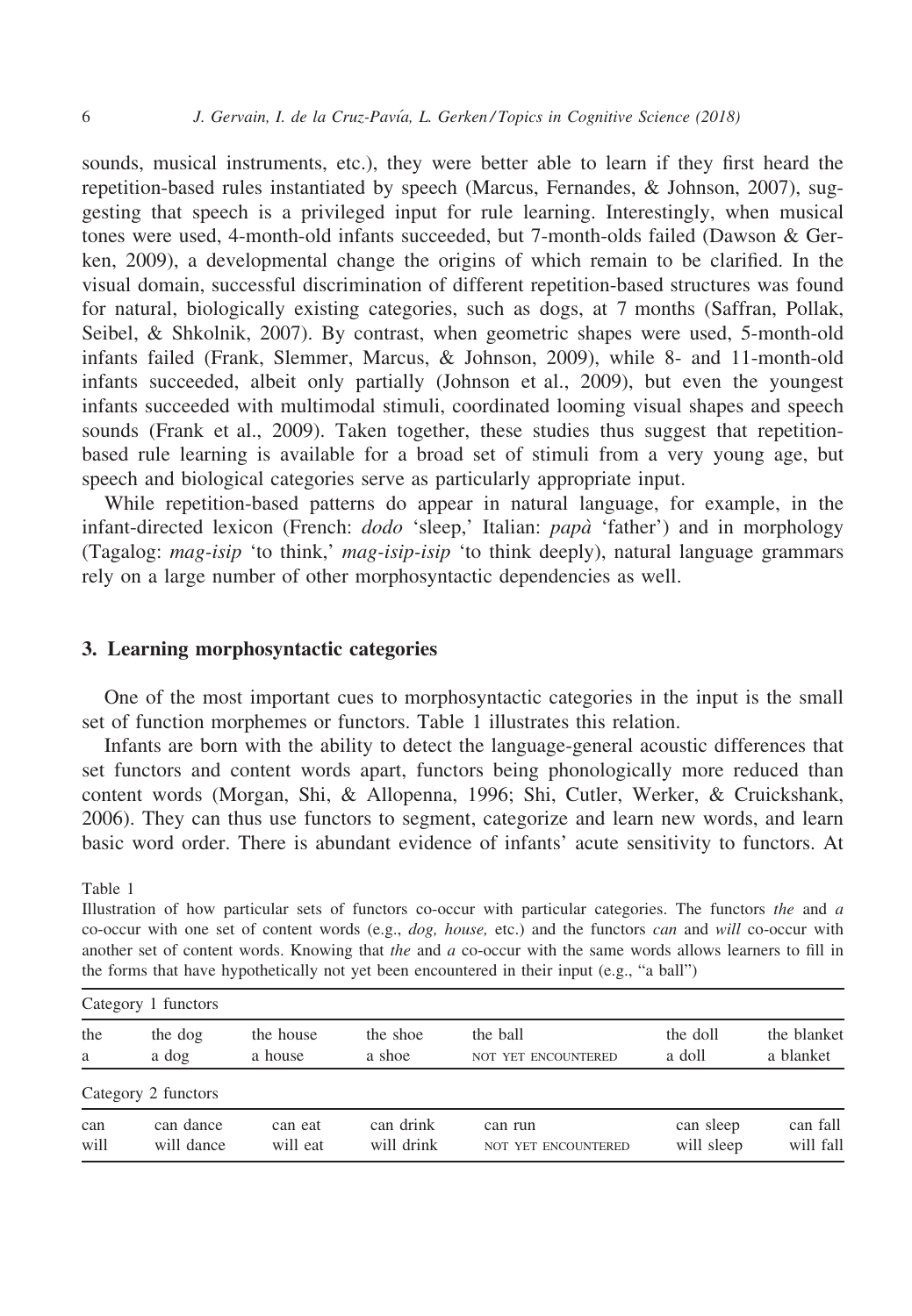around 12 months, infants prefer listening to phrases containing real functors over those containing phonetically close nonsense functors (Shi et al., 2006), and show different brain activity when hearing continuous speech compared with a similar stream in which a tone is superimposed on the functors, distorting their acoustic characteristics (Shafer, Shucard, Shucard, & Gerken, 1998). Interestingly, children's first multiword utterances are typically "telegraphic" and lack function words. However, their omission in early production appears to stem from a limitation on production and not on perception or encoding. Indeed, children at this stage understand instructions better if they contain functors rather than being telegraphic (Shipley, Smith, & Gleitman, 1969) and, when imitating sentences, 2- to 3-year-old children tend to omit unstressed monosyllabic morphemes (the equivalents of functors), but not strong, stressed ones (content words), even if they are nonwords. Further, they imitate made-up "content words" better when surrounded by real functors than by nonsense functors, and distinguish nonsense functors that follow the usual consonant patterns of the native language's functors from others that do not (Gerken, Landau, & Remez, 1990).

There have been several tests of infants' ability to categorize a novel word based on the native language context in which it occurs (Höhle, Weissenborn, Kiefer, Schulz, & Schmitz, 2004; Shi & Melancon, 2010). For example, French-learning 14-month-olds who were familiarized in the HPP with a novel word that occurred in a French noun context (e.g., des mige, ton mige) listened longer to (were surprised by) the same novel word when it occurred in a verb context (e.g., *Je mige*) than another noun context (le mige; Shi & Melancon, 2010). This study suggests that infants group the set of determiners in their native language (*des, ton, le*) and treat the words that follow this set as another set (*i.e.*, nouns). Another study using an AGL-like paradigm with HPP demonstrated that 17 month-old English learners could quickly form a category of Russian gendered case markings (masculine  $\neg ya$ ,  $\neg yem$  and feminine  $\neg \circ j$ ,  $\neg u$ ). During familiarization, infants heard a set of masculine and feminine stems, most with the two relevant case markings but some with only one marking (like the unattested forms in Table 1). For example, infants heard pisaryem (scribe –masc. instrumental case) but not pisarya (scribe – masc. genitive case) during familiarization. At test, infants distinguished pisarya from \*pisaroj, suggesting that they very quickly formed the expectation that words that occur with  $-$ yem also occur with  $\neg a$  (Gerken, Wilson, & Lewis, 2005). The same Russian gender experiment performed with 12-month-olds revealed no sign of learning. Given the importance of syntactic categories in language acquisition, surprisingly few studies have focused on this issue. The existing studies agree that infants are able to form rudimentary categories (largely from dependencies between functor and content items) early in their second year.

Functors' correlated distributional and phonological properties not only help infants form word categories, but they might also provide the basis for learning semantic properties of words. Hochmann (2013) showed that, after being familiarized with a string of frequent and infrequent elements, 17-month-olds associated new objects with infrequent, but not with frequent words, which suggests that infants treat frequent elements as less referential and disprefer them as potential object labels. Furthermore, Lany and Saffran (2010) found that 22-month-olds can track correlations between distributional and semantic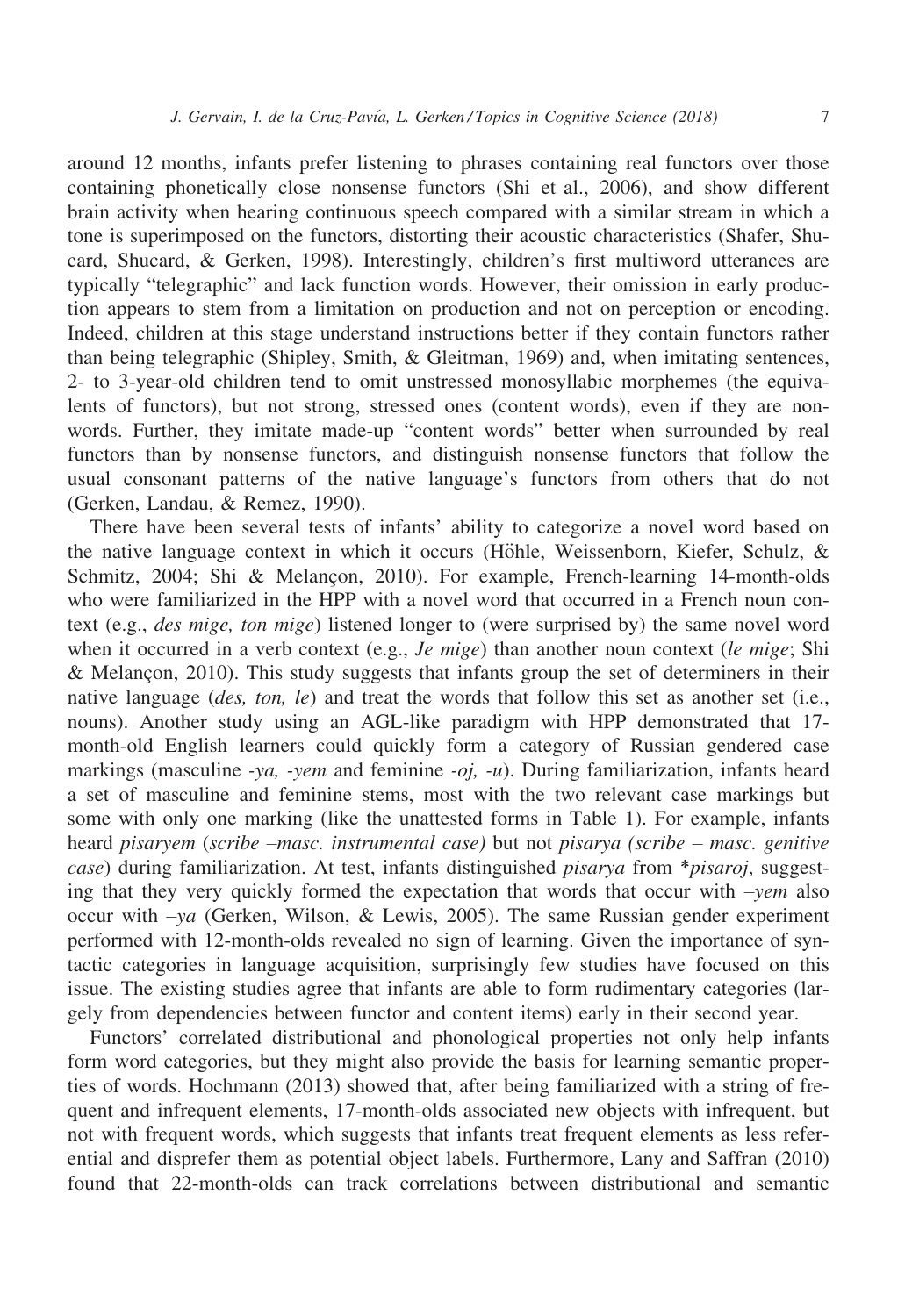properties of word categories. Infants were first familiarized with a simple artificial language containing two "content word" categories  $(X, Y)$  and two functor-like categories  $(a,$ b). In the first phase, a group of infants listened to a version in which the "content words" were reliably marked by the "functors"  $(aX, bY)$ , and a second group listened to a version in which they were not systematically marked  $(aX, aY, bX, bY)$ . In the second phase, the experimenters trained infants on associations between  $aX$  phrases and pictures of animals, and  $bY$  phrases and pictures of vehicles. Finally, infants were tested to determine if they treat new  $aX$  phrases as referring to new animals and new  $bY$  phrases as referring to new vehicles. Interestingly, only the group of infants who were familiarized with reliable functor-content pairings in the first phase was able to generalize the association between phrases and pictures to novel pairings at test.

In sum, functors appear to act as anchor points to structure that signal morphosyntactic categories. Functors also contribute to the learning of the grammatical rules in which these categories participate, which is the topic of the next section.

#### 4. Learning the ordering and dependency relations among sequences of word-like elements

Artificial grammar learning studies have also explored when infants first show evidence of sensitivity to the order of elements in a sequence and dependency relations among these elements. In natural language, an example of such a dependency relation is the one between is and  $-ing$  in is VERBing. Several studies have shown that even very young infants can detect a change in the order of word-like units in AGL-like natural language strings that they had been familiarized with (in newborns: Benavides-Varela & Gervain, 2017; in 2-month-olds: Mandel, KemlerNelson, & Jusczyk, 1996). More subtle violations of sequential order in complex artificial grammars with test items requiring generalization was observed in older infants (in 12-month-olds: Gomez & Gerken, 1999; in 14-, but not in 11-month-olds: Koulaguina & Shi, 2013).

More recently, AGL tasks have also been used to explore when and how infants start developing some rudimentary, but possibly abstract knowledge of the sequential order of their native grammars. In a series of studies (Gervain, Nespor, Mazuka, Horie, & Mehler, 2008; Gervain et al., 2013) with an artificial grammar in which frequent and infrequent word-like elements alternated, mimicking functors and content words, respectively, infants acquiring languages with opposite word orders such as Italian and Japanese showed evidence of parsing the familiarization stream according to the word order of their native language at 8 months, that is, before they have a sizeable lexicon. Thus, Italian infants showed a preference for parsing the familiarization stream into units starting with frequent words, reflecting the functor-initial order of Italian ( $a$  Roma 'to/in Rome'), whereas their Japanese peers preferred the frequent word final sequences, mirroring functor-final order in Japanese (Tokyo ni 'to Tokyo'). Since Japanese and Italian babies were familiarized and tested with the same artificial, nonsense stimuli, the difference in their preferences during test could only result from their existing linguistic knowledge they brought to the task.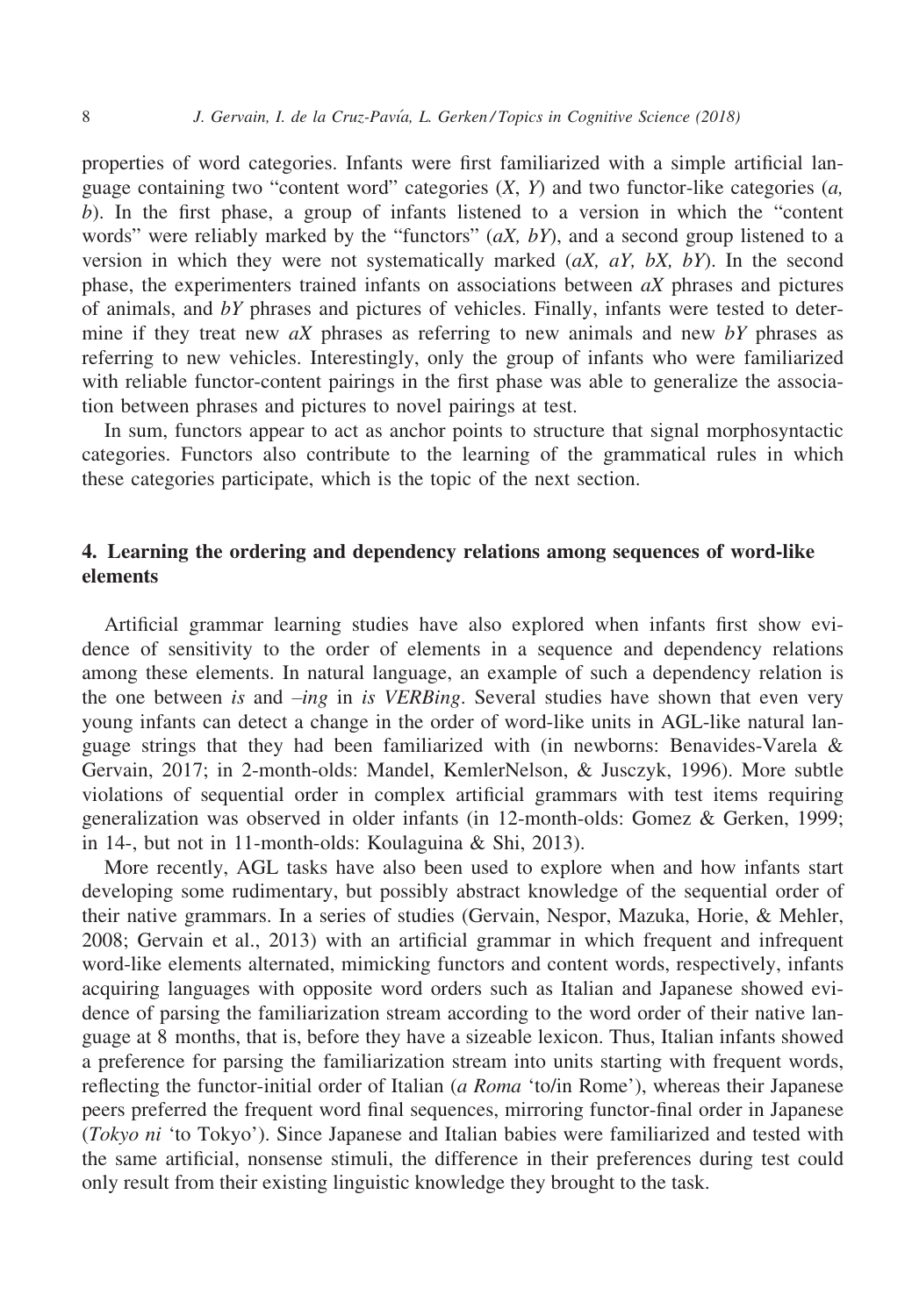Other work has examined infants' ability to learn dependencies between word- or morpheme-like elements. (We will refer to the nonse elements as "words" here, realizing that they could be construed as one- or two-syllable strings with different phonological properties.) Two types of dependencies have been tracked: adjacent and non-adjacent. Beginning with adjacent dependencies, Gomez and Lakusta (2004) familiarized 12-month-olds with  $aX$  and  $bY$  strings, in which there were two functor-like  $a$  words (both beginning with a vowel), which preceded six monosyllabic content word-like  $X$  words (always  $CVC's$ ) and two functor-like b words (also beginning with a vowel), which preceded six disyllabic content word-like Y words. Infants were able to learn the dependency between specific  $a$ 's and  $X$ 's and  $b$ 's and  $Y$ 's, as well as the relation between  $a$ 's and new CVC monosyllables and b's and new disyllables. Thus, adjacent dependencies appear to be learnable at a younger age than morphosyntactic categories, perhaps because the former require only associations between physical stimuli (i.e., two specific a words associated with CVC words and two specific  $b$  words associated with two-syllable words), whereas the latter requires a higher order association between groups (categories) of stimuli that are not marked by physical properties such as syllable number. We will return to the question of what infants might have learned in this experiment below.

Turning to non-adjacent dependencies, Gomez (2002) and Gómez and Maye (2005) familiarized 12-, 15-, and 17-month-old infants with strings of the form aXb, cYd, in which there was a dependency relation between  $a$ 's and  $b$ 's and between  $c$ 's and  $d$ 's; in other words, the middle  $X$  and  $Y$  words were irrelevant. Only the older two groups were able to learn the dependencies when tested on previously heard strings vs. ungrammatical (e.g.,  $aXd$ ) strings, and only when there were sufficiently many X's and Y's in the familiarization stimuli. An interesting twist on this study was performed by Lany and Gómez (2008), who pre-exposed infants to adjacent  $(aX bY)$  dependencies (e.g., *erd coomo, ush* deech, where ong and erd are functor-like a-elements and alt and ush are functor-like belements. X- and Y-elements are like content words because there are many of them), after which they were habituated to  $acX$  and  $bcY$  strings (e.g., ong hes coomo, alt hes deech, with dependencies between  $aX$  and  $bY$ ). With pre-exposure, 12-month-old infants were able to learn the long-distance dependency, suggesting that discerning the adjacent dependency sensitized them to the same dependency at a distance.

One issue to consider about both the adjacent and long-distance dependency studies described here is that, although they are similar in format to the category formation studies described earlier, they do not test whether infants treat the  $a$ ,  $b$ ,  $X$ , and  $Y$  words as abstract classes or categories. To illustrate this point with an English example, a child who has heard the dog, a dog, and now hears a new phrase a goblet should infer that the goblet is a grammatical phrase. Similarly, a child in an AGL experiment who is familiarized with ong fengle and erd fengle and erd coomo, but not ong coomo should infer that ong coomo is OK and distinguish ong coomo from an ungrammatical counterpart (e.g., ush coomo, where ush should be followed by a one-syllable word) at test. Yet this prediction has not been tested, although Lany and Gomez (2008) did withhold some grammatical strings from the pre-exposure set. Therefore, we don't know whether the 12-montholds who succeeded in learning long distance dependencies after pre-exposure to adjacent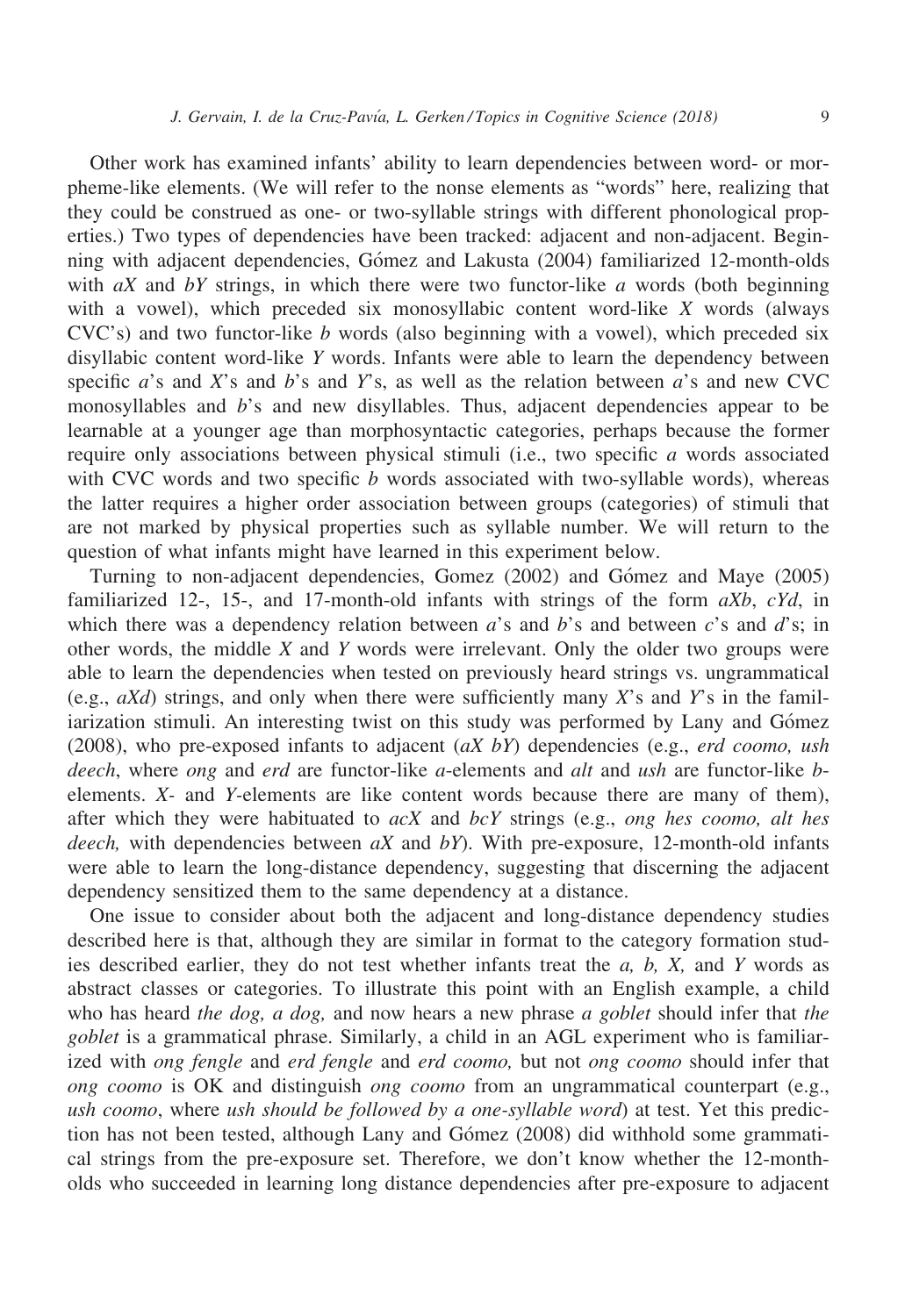dependencies were really learning an  $acX$  bcY grammar (where a, c, X, b, and Y are all classes of lexical elements) or a set of associations between  $aI$  and  $XI$ ,  $a2$  and  $XI$ ,  $aI$ and  $X2$ ,  $a2$  and  $X2$ , and so on. That is, infants could have learned a set of associations among physical stimuli and not category-level associations. The fact that 12-month-olds learned the long-distance dependency grammar of Lany and Gómez (2008), but not the Russian gender category grammar of Gerken et al. (2005) suggests that the infants studied by Lany and Gomez (2008) were not learning the same level of abstract categories as the infants studied by Gerken et al. (2005). We will also return to this question below.

Let us turn to two studies in which infants must have learned physical, not categorylevel, dependencies. In one such study with 7- and 12-month-olds, Marchetto and Bonatti (2015) familiarized infants with two syllable-based dependencies (e.g.,  $b$ aXso and liXfe) instead of possible lexical class-based dependencies like  $aX$  and  $bY$ . These researchers tested infants on new grammatical and ungrammatical test strings and found that both younger and older infants had been able to discern the syllable-based dependencies (e.g., bamuso, bagaso, limufe, ligafe).

A natural language grammar learning experiment that closely parallels that of Marchetto and Bonatti (2015) was performed with 4-month-olds using ERP's as the dependent measure (Friederici, Mueller, & Oberecker, 2011). German infants listened to the Italian dependencies sta VERB-ando and puo VERB-are and were tested on grammatical and ungrammatical phrases in an interleaved learning and testing format. ERPs indicated that infants distinguished grammatical from ungrammatical test phrases, suggesting they learned the *sta –ando* and *puo –are* dependencies.

#### 5. Summary and open issues

The AGL studies reviewed above suggest that infants are remarkably well prepared to find regularities in linguistic input. Although it is risky to draw conclusions about development from snapshots of infant performance at various ages, the pattern of successes and failures seen in the AGL and natural language equivalent studies described in Sections 2–4 suggest the following developmental trajectory. Initially, infants (even newborns) notice physical identity relations, probably anchored to string position (e.g., *leledi* vs. dilele). Such regularities are probably not specific to language. Nevertheless, it is an open question whether infants are better at finding these regularities in language-like stimuli. Given how early the ability to notice physical identity relations appears, and given that physical identity relations are not specific to language, we might predict that repetition-based patterns would be relatively easily learned by other species.

Somewhat later, infants notice physical dependency relations between syllables or between syllables and stress patterns (4-month-olds in Friederici et al. (2011); 7-montholds in Marchetto & Bonatti, 2015). It is unclear whether non-adjacent dependencies are more difficult than adjacent dependencies when only physical dependencies are under consideration.<sup>1</sup> A comparison of adjacent and non-adjacent physical dependencies in human infants and animals would almost certainly yield interesting results.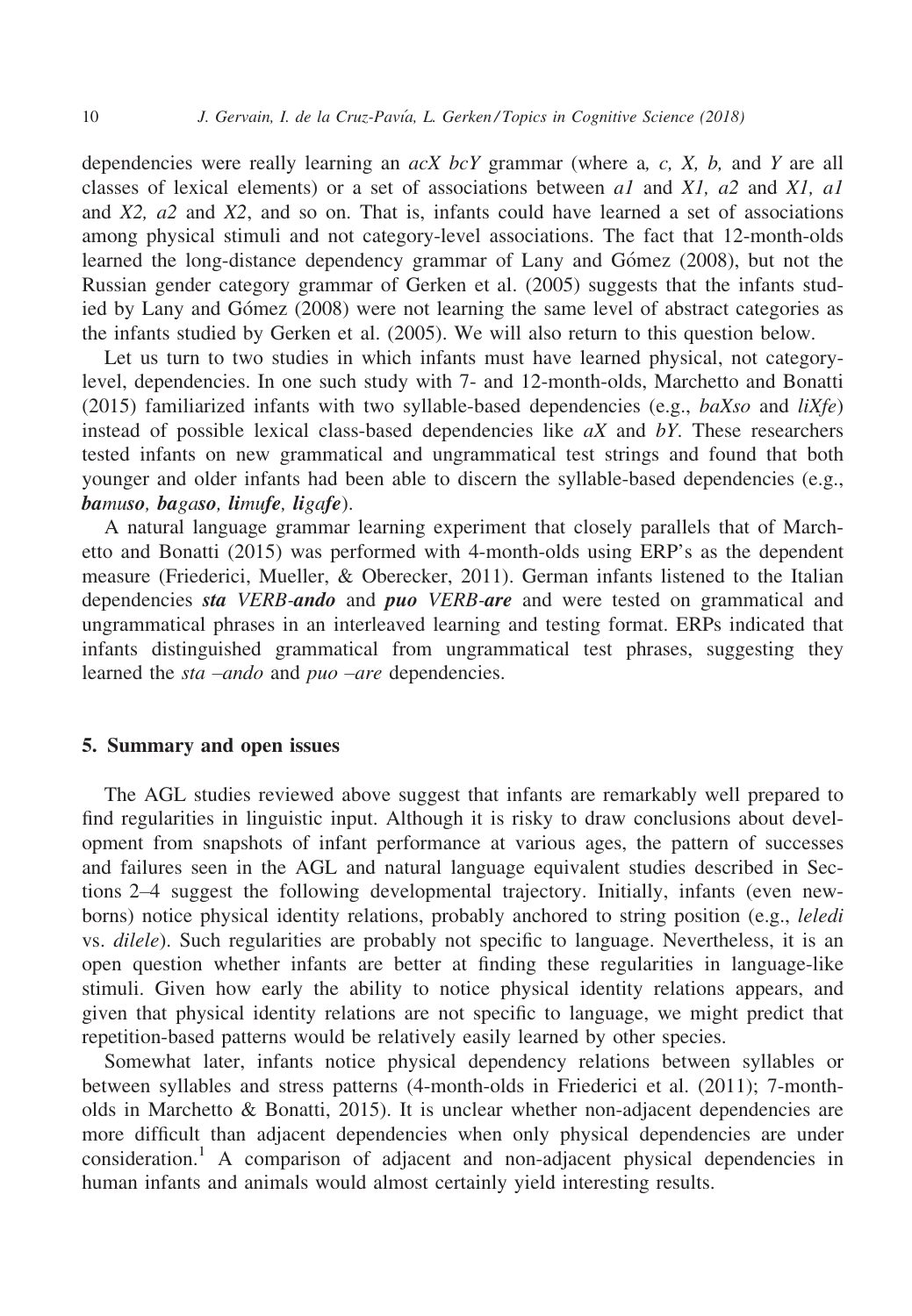Much later, infants notice higher order dependencies between sets of physical dependencies and can predict as yet unheard strings (e.g., hearing a dog, the dog, a boy, the boy, a cat allows the child to predict the cat). The Shi and Melancon (2010) and Gerken et al. (2005) studies show this ability in 14- and 17-month-olds, respectively. The studies of Gomez and colleagues (Gomez & Lakusta, 2004; Gomez & Maye, 2005; Lany & Gómez, 2008) may fall somewhere in between physical and category-based dependencies, since they don't explicitly test infants' ability to predict unheard strings from an abstract category, yet their stimuli do potentially involve dependencies between categories of items as opposed to physical dependencies. Category-based patterns appear to be more specific to human language than are patterns based on physical identity or dependencies among specific physical elements (see Udden et al. in this issue). Category-based patterns are also only learnable by older infants. Thus, we might predict that such patterns would be particularly difficult for non-humans.

A final point that is related to the forgoing discussion concerns how language-like the AGL stimuli are that have been used with infants. Studies that appear to be very similar on the surface (e.g., long-distance dependency relations) can in fact be quite different in both the types of structure infants are asked to find and the basis on which infants are likely to generalize, if they are in fact asked to generalize at all. Using more languagelike AGL stimuli (for instance, from unfamiliar languages) makes cross-species comparisons harder, but using less language-like stimuli reduces confidence that AGL studies with human infants really approximate anything close to real language learning. As crossspecies AGL studies become more sophisticated, perhaps the best we can do is to become clearer in saying how the stimuli and tasks we are using are like and unlike those encountered by real language learners.

#### Acknowledgments

Manuscript preparation was in part supported by NSF grant 1724842 to LAG and the French Government's Investissement d'Avenir LABEX EFL (ANR-10-LABX-0083) grant, a Human Frontiers Science Program Young Investigator Grant (RGY-0073-2014), and the 773202 "BabyRhythm" ERC-2017-COG to JG.

#### **Note**

1. One study that can be construed as examining non-category-based adjacent dependencies in an AGL is the word segmentation work of Saffran, Aslin, and Newport (1996). The infants tested were 8-month-olds, similar in age to those tested by Marchetto and Bonatti on non-adjacent dependencies. However, the nature of familiarization and test used by Saffran et al. differs from that of most of the AGL experiments described here and aims at investigating segmentation rather than grammar learning. It is therefore not discussed here further.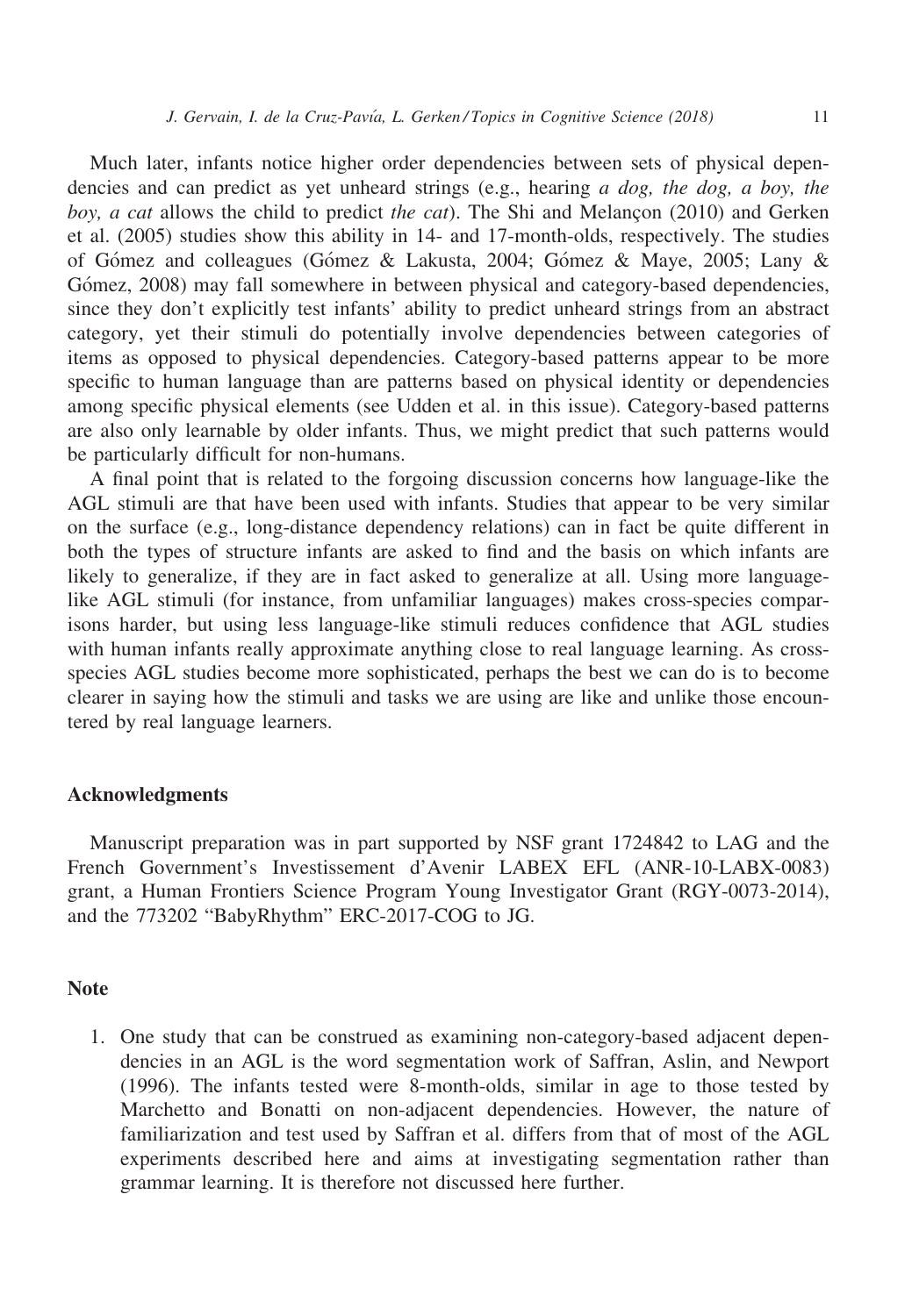#### References

Abboub, N., Nazzi, T., & Gervain, J. (2016). Prosodic grouping at birth. Brain and Language, 162, 46–59.

- Benavides-Varela, S., & Gervain, J. (2017). Learning word order at birth: A NIRS study. Developmental Cognitive Neuroscience, 25, 198–208.
- Dawson, C., & Gerken, L. (2009). From domain-generality to domain-sensitivity: 4-month-olds learn an abstract repetition rule in music that 7-month-olds do not. Cognition, 111(3), 378–382.
- De Haan, M. (2013). *Infant EEG and event-related potentials*. London: Psychology Press.
- Endress, A. D., Nespor, M., & Mehler, J. (2009). Perceptual and memory constraints on language acquisition. Trends in Cognitive Sciences, 13(8), 348–353.
- Endress, A. D., Scholl, B. J., & Mehler, J. (2005). The role of salience in the extraction of algebraic rules. Journal of Experimental Psychology: General, 134(3), 406–419.
- Frank, M. C., Slemmer, J. A., Marcus, G. F., & Johnson, S. P. (2009). Information from multiple modalities helps five-month-olds learn abstract rules. *Developmental Science*, 12(4), 504–509.
- Friederici, A. D., Mueller, J. L., & Oberecker, R. (2011). Precursors to natural grammar learning: Preliminary evidence from 4-month-old infants. PLoS ONE, 6(3), e17920.
- Gerken, L. (2006). Decisions, decisions: Infant language learning when multiple generalizations are possible. Cognition, 98(3), B67–B74.
- Gerken, L., Landau, B., & Remez, R. (1990). Function morphemes in young children's speech perception and production. Developmental Psychology, 26, 204–216.
- Gerken, L., Wilson, R., & Lewis, W. (2005). Infants can use distributional cues to form syntactic categories. Journal of Child Language, 32(2), 249–268.
- Gervain, J., Berent, I., & Werker, J. F. (2012). Binding at birth: The newborn brain detects identity relations and sequential position in speech. Journal of Cognitive Neuroscience, 24(3), 564–574.
- Gervain, J., Macagno, F., Cogoi, S., Pena, M., & Mehler, J. (2008). The neonate brain detects speech structure. Proceedings of the National Academy of Sciences of the USA, 105(37), 14222–14227.
- Gervain, J., Mehler, J., Werker, J. F., Nelson, C. A., Csibra, G., Lloyd-Fox, S., & Aslin, R. N. (2011). Nearinfrared spectroscopy: A report from the McDonnell infant methodology consortium. Developmental Cognitive Neuroscience, 1(1), 22–46.
- Gervain, J., Nespor, M., Mazuka, R., Horie, R., & Mehler, J. (2008). Bootstrapping word order in prelexical infants: A Japanese-Italian cross-linguistic study. Cognitive Psychology, 57(1), 56–74.
- Gervain, J., Vines, B. W., Chen, L. M., Seo, R. J., Hensch, T. K., Werker, J. F., & Young, A. H. (2013). Valproate reopens critical-period learning of absolute pitch. Frontiers in Systems Neuroscience, 7, 1–11.
- Gervain, J., & Werker, J. F. (2012). Learning non-adjacent regularities at age 0; 7. Journal of Child Language, 40(4), 860–872.
- Gomez, R. L., & Gerken, L. (1999). Artificial grammar learning by 1-year-olds leads to specific and abstract knowledge. Cognition, 70(2), 109–135.
- Gómez, R. L., & Lakusta, L. (2004). A first step in form-based category abstraction by 12-month-old infants. Developmental Science, 7(5), 567–580.
- Gómez, R., & Maye, J. (2005). The developmental trajectory of nonadjacent dependency learning. *Infancy*, 7 (2), 183–206.
- Hochmann, J.-R. (2013). Word frequency, function words and the second gavagai problem. Cognition, 128 (1), 13–25.
- Höhle, B., Weissenborn, J., Kiefer, D., Schulz, A., & Schmitz, M. (2004). Functional elements in infants' speech processing: The role of determiners in the syntactic categorization of lexical elements. Infancy, 5 (3), 341–353.
- Johnson, S. P., Fernandes, K. J., Frank, M. C., Kirkham, N., Marcus, G., Rabagliati, H., & Slemmer, J. A. (2009). Abstract rule learning for visual sequences in 8-and 11-month-olds. *Infancy*,  $14(1)$ ,  $2-18$ .